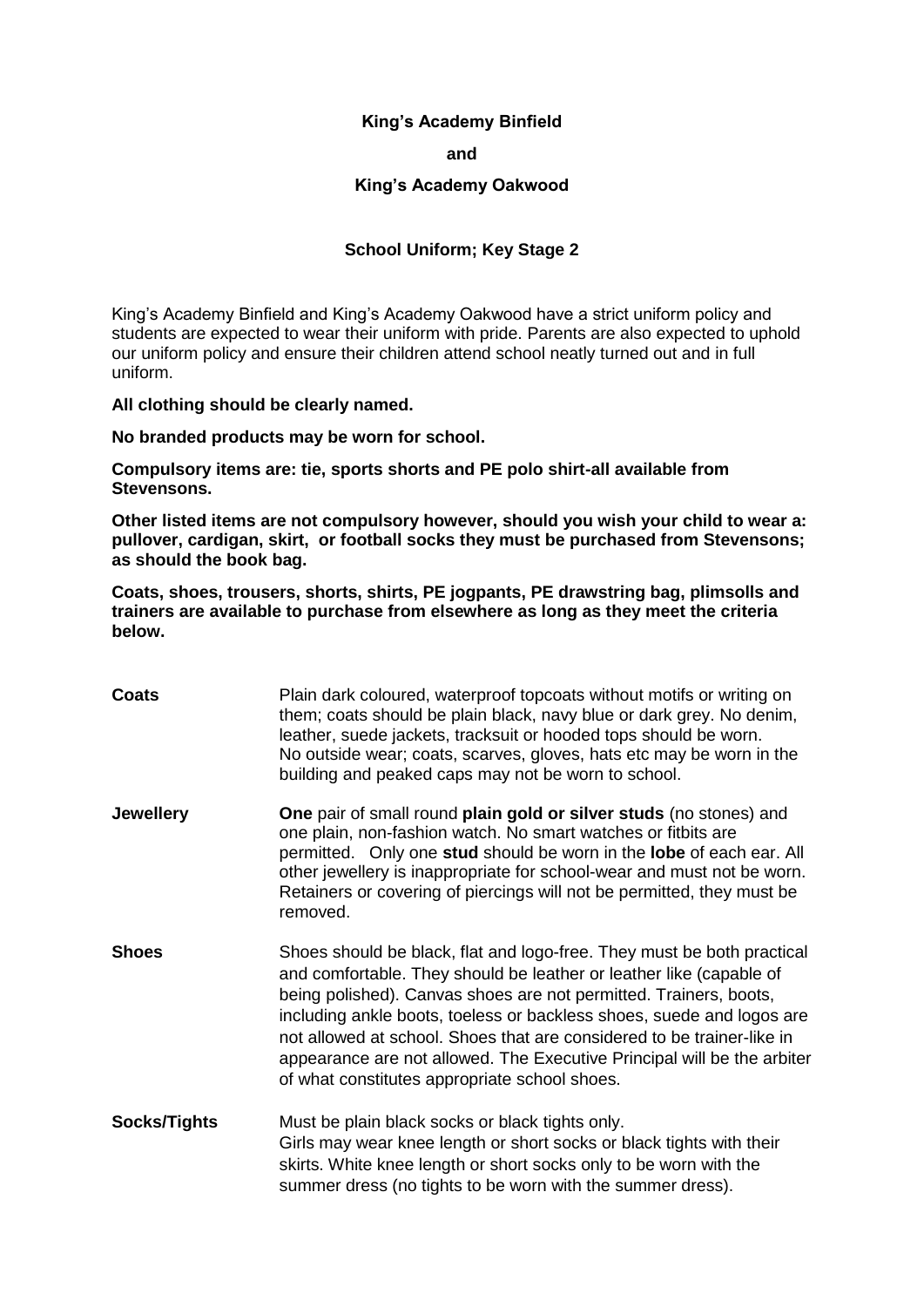| <b>Pullover</b>     | Optional - Navy blue with KAB embroidery (available only from<br>Stevensons)                                                                                                                                                                                                                                                                                                                                                                                                                                                                                                                                                                                                                                                                                                                                                                                                                                                                           |
|---------------------|--------------------------------------------------------------------------------------------------------------------------------------------------------------------------------------------------------------------------------------------------------------------------------------------------------------------------------------------------------------------------------------------------------------------------------------------------------------------------------------------------------------------------------------------------------------------------------------------------------------------------------------------------------------------------------------------------------------------------------------------------------------------------------------------------------------------------------------------------------------------------------------------------------------------------------------------------------|
| Cardigan            | Optional - Navy blue with KAB embroider. (available only from<br>Stevensons)                                                                                                                                                                                                                                                                                                                                                                                                                                                                                                                                                                                                                                                                                                                                                                                                                                                                           |
| <b>Skirt</b>        | Optional as an alternative to trousers - KAB/KAO Tartan skirt<br>(available only from Stevensons)                                                                                                                                                                                                                                                                                                                                                                                                                                                                                                                                                                                                                                                                                                                                                                                                                                                      |
| <b>Shirt</b>        | Compulsory: KAB- plain white with a plain collar.<br>KAO- powder blue with a plain collar.<br>Long or short sleeved shirts are permitted.                                                                                                                                                                                                                                                                                                                                                                                                                                                                                                                                                                                                                                                                                                                                                                                                              |
| Tie                 | Clip-on tie in 'house' colour (available only from Stevensons)                                                                                                                                                                                                                                                                                                                                                                                                                                                                                                                                                                                                                                                                                                                                                                                                                                                                                         |
| <b>Trousers</b>     | Trousers should be plain black, smart and tailored in a material<br>appropriate for school-wear. The styles available for purchase at<br>Stevensons serve as a guide to acceptable trousers. Stretch jersey,<br>lightweight cotton, skinny or fashion trousers are not acceptable. Girls<br>are permitted to wear trousers - but the above requirements apply.                                                                                                                                                                                                                                                                                                                                                                                                                                                                                                                                                                                         |
| <b>Shorts</b>       | Shorts should be black with a flat front. They will be Bermuda length<br>shorts. The styles available for purchase at Stevensons serve as a<br>guide to acceptable shorts.                                                                                                                                                                                                                                                                                                                                                                                                                                                                                                                                                                                                                                                                                                                                                                             |
| <b>Summer dress</b> | For the summer term only, a blue and white checked, embroidered<br>summer dress may be worn during the summer term. This must be<br>purchased from Stevensons. No other summer dresses are permitted.                                                                                                                                                                                                                                                                                                                                                                                                                                                                                                                                                                                                                                                                                                                                                  |
| <b>Book Bag</b>     | In house colour (you will find out which house your child is<br>in prior to starting).                                                                                                                                                                                                                                                                                                                                                                                                                                                                                                                                                                                                                                                                                                                                                                                                                                                                 |
| <b>PE Bags</b>      | PE kits should be in named plain navy drawstring bags.                                                                                                                                                                                                                                                                                                                                                                                                                                                                                                                                                                                                                                                                                                                                                                                                                                                                                                 |
| <b>Hairstyles</b>   | It is impossible to have rules for every situation that might arise with<br>regards to hair. However, we do not allow 'extremes' with hairstyles<br>and the Executive Principal will be the arbiter of what constitutes an<br>extreme. No extreme crops (minimum no. 2), shaved patterns or<br>'unnatural' colours are permitted. High fashion styles, often influenced<br>by celebrities, especially for boys are not allowed. For example, the<br>difference in length between the top and the sides should not be in<br>sharp contrast; styles need to be faded in very gradually. Any style<br>which restricts the view of others in any way is not permitted.<br>Hair bands or slides should be completely plain in navy blue or black.<br>Hair, longer than shoulder length, must be tied up.<br>Bows, flowers, scrunchies or other adornments are not permitted.<br>Again, as with uniform, the support of parents is very much<br>appreciated. |